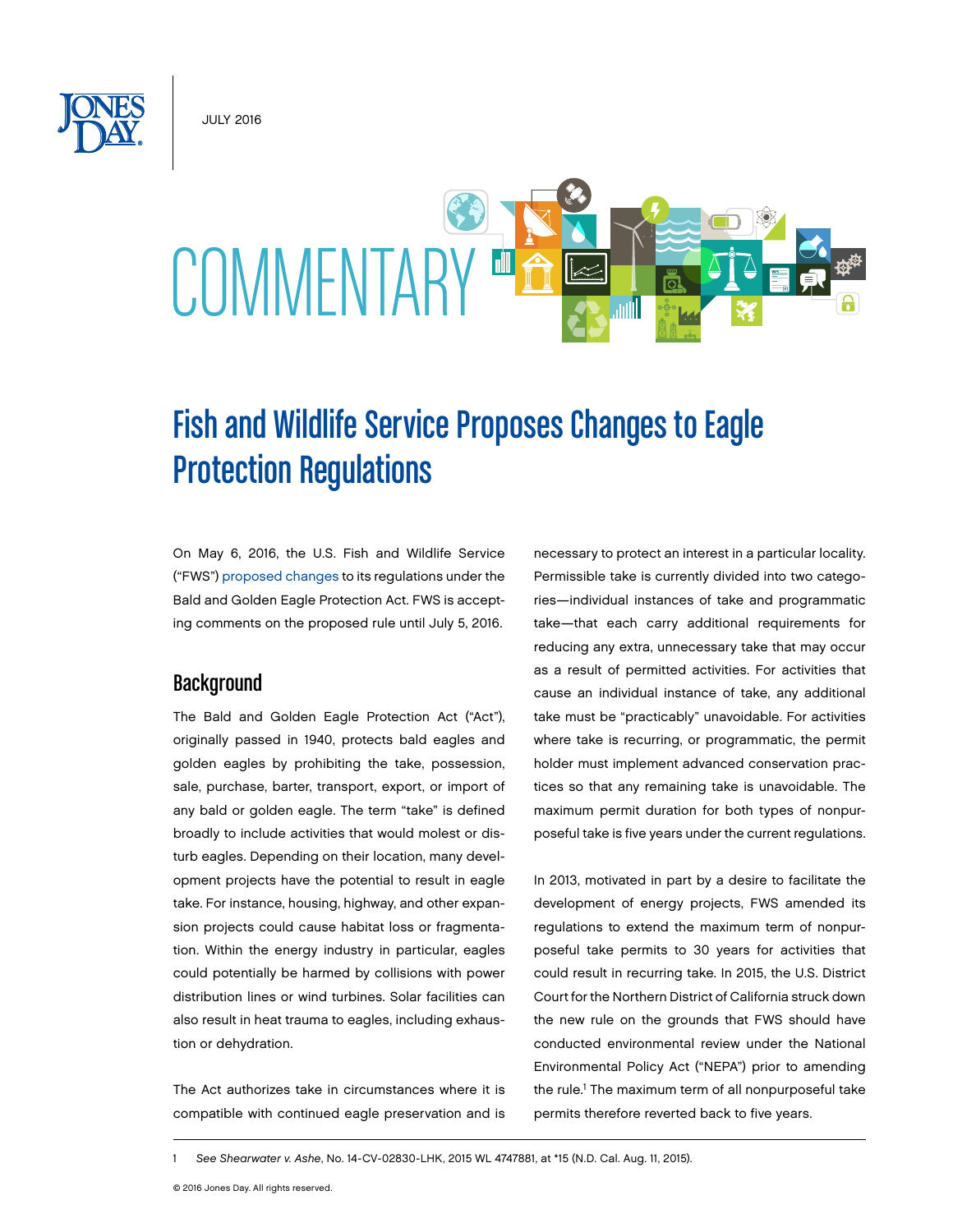FWS's most recent proposal again contemplates significant changes to the process of obtaining and maintaining a permit for nonpurposeful take. This time around, FWS included a Draft Programmatic Environmental Impact Statement under NEPA that analyzes the proposal's effects. FWS also prepared a status report estimating the current state of bald and golden eagle populations. The goal of FWS's proposed changes, some that mirror the 2013 rule, is to reduce harmful eagle disturbance by improving the permit program and stopping unpermitted take. Through these proposed changes, FWS hopes to increase compliance with the Act, clarify compensatory mitigation standards, and simplify permit requirements.

# Type and Length of Permits

One key revision consolidates the two types of nonpurposeful take permits and increases the maximum permit term to thirty years. To streamline the permitting process and avoid confusion, the proposed rule would eliminate the distinction between individual instances of take and programmatic take in favor of one "incidental take" permit. The incidental take permit would require an applicant to reduce remaining take according to the "practicably unavoidable" standard, defined to mean "available and capable of being done after taking into consideration existing technology, logistics, and cost in light of a mitigation measure's beneficial value to eagles and the activity's overall purpose, scope, and scale." By also extending the maximum life of such permits to thirty years, FWS asserts the proposed rule would reduce the burden on entities that participate in long-term activities affecting eagles and encourage applicants to comply with the Act rather than risk violations.

# Compensatory Mitigation Requirements

In another key change, FWS's proposal outlines requirements for when compensatory mitigation is required. Currently, the Act does not include specific compensatory mitigation regulations to determine when a party must engage in additional conservation efforts to make up for impacts that were not avoided or minimized. The proposed rule requires compensatory mitigation where permitted take exceeds eagle management unit take thresholds, and such mitigation must "ensure the preservation of the affected eagle species by reducing

another ongoing form of mortality by an amount equal to or greater than the unavoidable mortality, or increasing carrying capacity to allow the eagle population to grow by an equal or greater amount."

The compensatory mitigation in FWS's proposal varies by eagle type. The proposed rule explains that because the bald eagle population has increased, whereas the golden eagle population has potentially declined, compensatory mitigation requirements should be more strict for golden eagles than for bald eagles. For golden eagles, FWS proposes to maintain a zero percent allowable take limit: compensatory mitigation would always be required to offset any authorized take "at a greater than one-to-one ratio to achieve a net benefit to golden eagles to achieve an outcome consistent with the preservation of golden eagles as the result of the permit."

For bald eagles, compensatory mitigation would depend on the quantity of local take according to local area populations ("LAPs"), which measure bald eagle population within 86 miles of the boundary of a project. The proposed rule would likely require compensatory mitigation if projected bald eagle take within the relevant LAP would exceed five percent of the bald eagle population on an annual basis. FWS would, however, retain discretion to impose compensatory mitigation in other cases as well.

In addition, FWS's proposal states that it will encourage certain compensatory mitigation strategies in addition to traditional power pole retrofits—the only form of compensatory mitigation used to date. The proposed rule specifically mentions compensatory mitigation efforts such as in-lieu fee programs, mitigation/conservation banks, and other established mitigation programs and projects.

# Periodic Review

Despite increasing the length of take permits, FWS suggests that the revisions would continue to support the bald eagle and golden eagle populations. Under the new rule, FWS would conduct periodic review of permits issued with a longer term to reassess fatality rates, effectiveness of measures to reduce take, the appropriate level of compensatory mitigation, and eagle population status. If FWS found that bald eagles and golden eagles were not satisfactorily protected, it